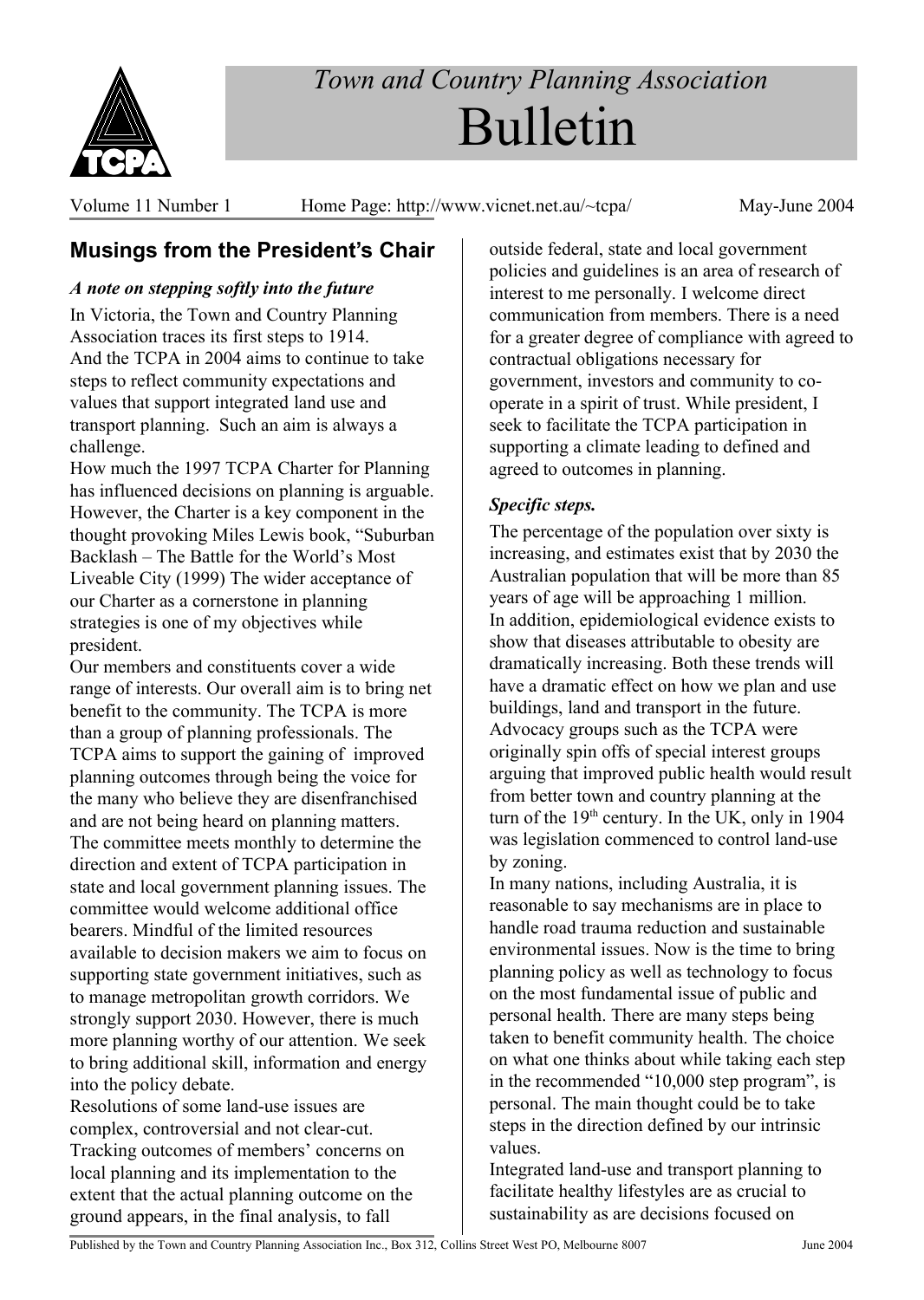economic, environmental and equity outcomes. But in the final wash, the statement included in the 1997 Charter for Planning, "that planning decisions must accord with the objectives of long term strategy plans" encapsulates my attitude to planning policy, planning practice and its application.

I look forward to stepping into the future with the committee and members of the TCPA.

## **Eynesbury Estate Development in**

## **Activity Centre Developments**

The TCPA has been taking an interest in the recent controversy over proposals to develop around the Camberwell railway station and the implications for the M2030 activity centre development strategy, which is to locate medium density housing close to existing shops, community facilities and public transport. The association supports the activity centre strategy but shares community concern that without an integrated land use - public transport plan the opportunities for sustainable urban consolidation will be wasted and the result will be more traffic congestion.

Printed below are texts of two letters that were sent to the Progress Leader suburban newspaper over the name of the TCPA. Neither letter has yet been published, but we had a very positive response to the second letter, which led to an invitation to contribute to a general article on Melbourne 2030. We were then approached for a more detailed contribution about our public transport proposals to support the activity centre strategy in the eastern suburbs, for wider use in the Leader newspaper chain (see p3, below). This reflects the widespread community interest in the implementation of Melbourne 2030 as it affects local communities.

#### Dear Editor,

It is ironic that Liberal MP and Opposition planning spokesman, Ted Baillieu, is taking such a strong stand against the designation of Glenferrie Road as a major activity centre under Melbourne 2030 (PL April 19, p5), because it was a Liberal government that first mentioned Glenferrie Road as an activity centre in its policy "Living Suburbs", published in 1995.

The policy states (p. 67):

"Particular attention will be paid to developing and promoting centres offering a range of activities, services and employment opportunities. It is expected that each of these centres – or activity clusters – will be integrated with medium-density housing and directly served by several forms of transport. While the city centre will retain its primacy as the focus for many cultural, entertainment, retail and commercial functions, it will be supported by other activity clusters, ranging from major regional centres to smaller neighbourhood ones. They could include the

## **Melton-Wyndham Green Wedge**

This development, now comprising a hotel, two golf courses, an equestrian centre and a 2900 lot residential development, is a breach of the urban growth boundary, green wedge and growth corridor policies. The site was re-zoned by the State Government shortly before the release of Melbourne 2030. The TCPA is supporting the continuing opposition of Western Region Environment Centre to this development.

> shopping strips – Puckle Street, Chapel Street, Lygon Street, Brunswick Street, Acland Street, Bridge Road, Hampton Street, Glenferrie Road and many others – which already contribute to Melbourne's livability and tourist appeal."

The Town and Country Planning Association support this aspect of the Liberals' policy. Glenferrie Road is Boroondara's second largest shopping centre, larger than Kew Junction; we think its designation as a major activity centre is entirely appropriate.

Mr. Baillieu is playing politics with planning policy.

## The Editor,

The current level of public criticism of land-use planning decisions suggests the state government's management of Melbourne 2030 could be seriously flawed. Related metropolitan transport plans have again been deferred from the budget. These suggest government failure to commit to this major program.

The approved major office development at Burnley and the government's proposed arm's length sale of development air-rights at key rail stations through its VicTrack authority exemplify these flaws. Yes, there will be lots more floor space and car parks, but little extra public transport. Such centres *will* become car traffic magnets. Will VicTrack ensure that seeking dividends from the current proposal for Camberwell station won't override achievement of the goals set out in "Melbourne 2030" for transport access to retail centres? Examples of "town-centred" urban consolidation that minimises car use are widespread in Europe, and some (e.g. Manly and Parramatta) exist in

Sydney and here at Box Hill. These show how intensified commercial and social activity can happen without becoming traffic congested, soul-less concrete canyons.

In its submissions to Melbourne 2030, the TCPA included proposals that would improve public transport access to Camberwell and other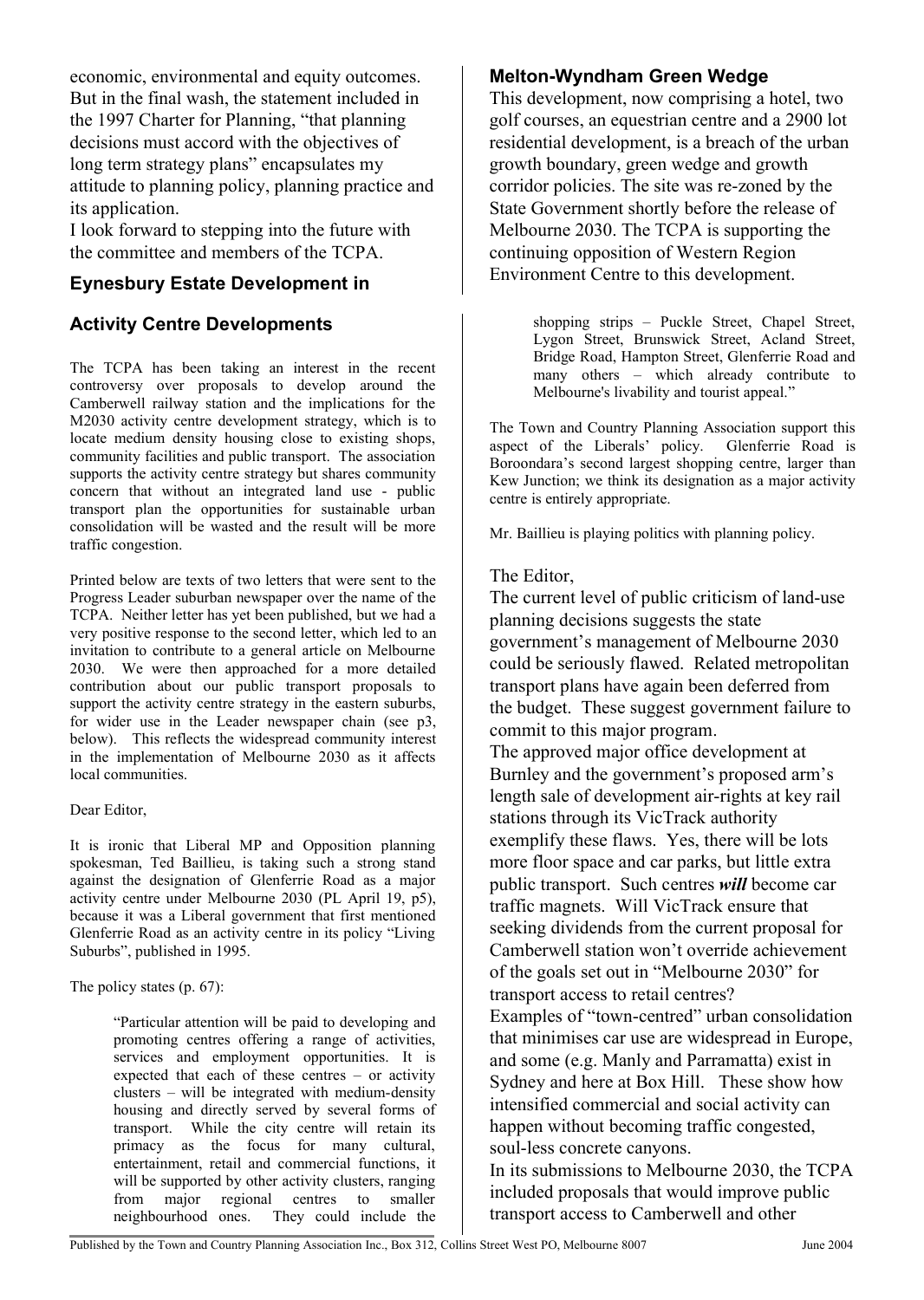activity centres, e.g.:

- Conversion of the Alamein railway to light rail from Camberwell station, extending beyond Alamein via Chadstone Shopping Centre, Oakleigh, Huntingdale, Monash University and Wellington Road to Rowville;
- Extending tram route 3 from East Caulfield to Chadstone with one kilometre of track to join this light railway;
- A "premium" bus route to run between Latrobe University and Brighton or Chadstone via Heidelberg Central and nearby hospitals, Burke Road and Caulfield station.

These, plus improvements to other transport services and modal coordination, would give these activity centres a good chance of growing in value but not in congestion.

Address for Correspondence: The Secretary, Town and Country Planning Association Inc., Box 312 Collins Street West PO, Melbourne 8007.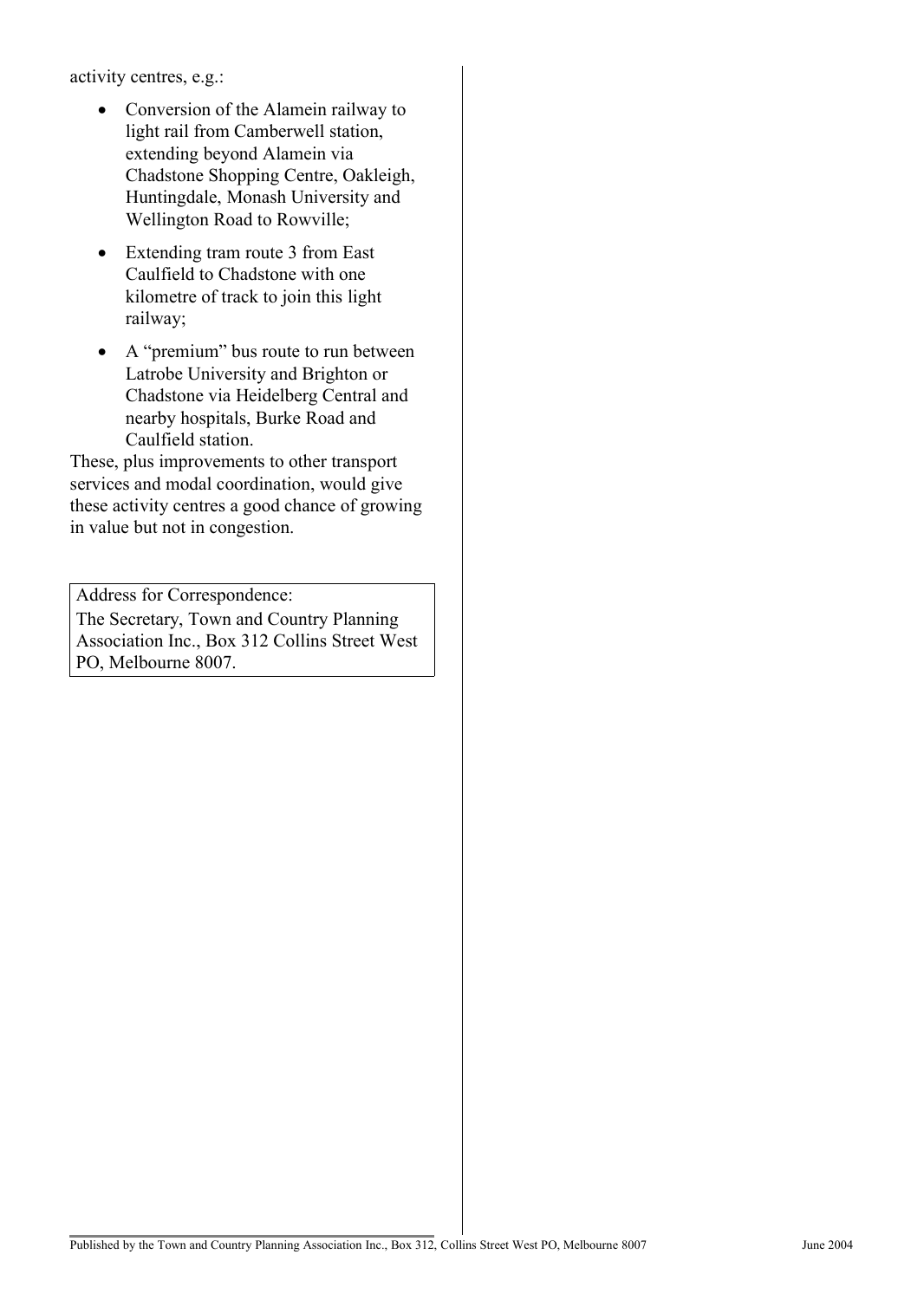# **Putting Melbourne 2030 principles into practice – a current regional case**

The current level of public criticism of land-use planning decisions suggests the state government's management of Melbourne 2030 could be seriously flawed. Related metropolitan transport plans have again been deferred from the budget. There are doubts about political commitment to this major program.

The approved major office development at Burnley and the government's proposed arm's length sale of development air-rights at key rail stations through its VicTrack authority exemplify these flaws. Yes, there will be lots more floor space and car parks, but little extra public transport. Such centres *will* become car traffic magnets. Will VicTrack ensure that seeking dividends from the current proposal for Camberwell station won't override achievement of the goals set out in "Melbourne 2030" for transport access to retail centres? Examples of "town-centred" urban consolidation that minimises car use are widespread in Europe, and some (e.g. Manly and Parramatta) exist in Sydney and here at Glenferrie Road and Box Hill. These show how intensified commercial and social activity can happen without becoming traffic congested, soul-less concrete canyons. In its submissions to Melbourne 2030, the TCPA included proposals that would improve public transport access to Camberwell and other activity centres, e.g.:



- Conversion of the Alamein railway to a 25 km light railway ("Monash Railway") from Camberwell station, extending beyond Alamein via Chadstone Shopping Centre, Oakleigh, Huntingdale, Monash University and Wellington Road to Rowville.
- The Burwood Highway tram route 75 could also be diverted along it to Camberwell, and converted to true light rail mode for a quicker transit to central Melbourne. A new streetcar service would then be created to substitute the no. 75 along its current route between Melbourne and Station Street Burwood.
- Restructure train services on the Ringwood corridor into (i) an inner regional stop-all-stations service between city loop and Box Hill, and (ii) an outer regional service stopping all stations between Lilydale or Belgrave and Box Hill thence express to the city stopping only at Camberwell, Glenferrie and Richmond. The existing Alamein train fleet would be operated between Melbourne CBD and Box Hill to bolster (i) the inner regional service. Without the

heavy rail branch line to Alamein, the train park siding at Camberwell station could be relocated further out on the Ringwood line, creating room for the new light rail interchange at Camberwell with trains and Burke Road public transport. Our advocacy of the light rail corridor is timely, given the current station air-space overdevelopment proposal received by VicTrack.

- Extending tram route 3 from East Caulfield to Chadstone with one kilometre of conventional streetcar track to join this light railway;
- A "premium" bus route to run between Latrobe University and Brighton or Chadstone via Heidelberg Central and nearby hospitals, Burke Road and Caulfield station.

These, plus improvements to other transport services and modal coordination, would give these activity centres a good chance of growing in value but not in congestion.

## **Urban strategic background to these public transport proposals**

Melbourne 2030 seeks further urban growth in metropolitan Melbourne that increases the well being of its citizens